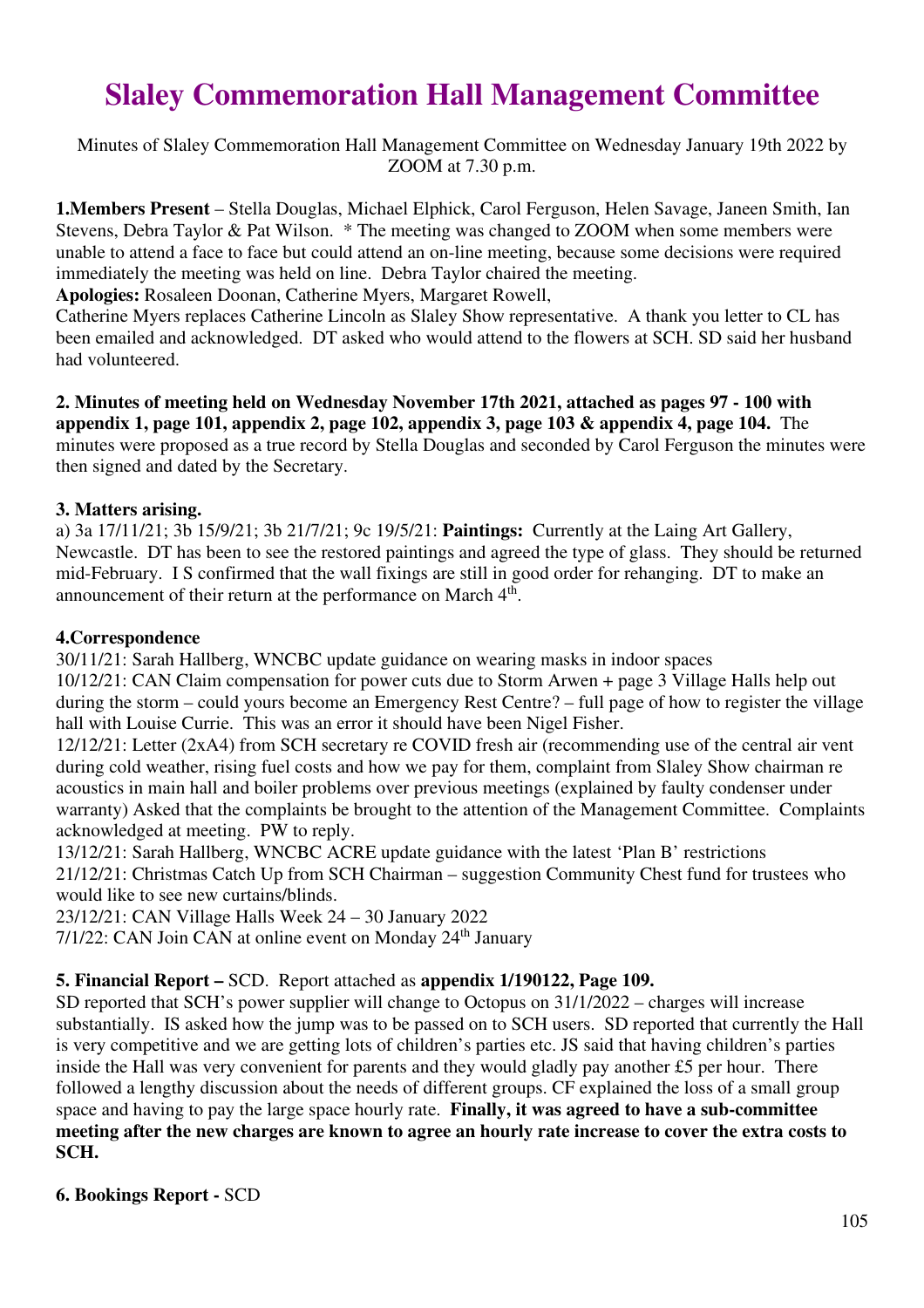a) Email circulated 12/12/21 regarding the proposed new Power supplier, this prompted a reply from one Trustee saying that user groups should be sent a letter explaining that they will be charged for excess energy us if they fail to return the thermostat before leaving SCH. This has been a requirement of any booking for well over a decade and is part of the Terms and Conditions which every user signs as they complete a booking form. For that reason, it was decided that each user group should manually sign a Booking Form each year (as had been the custom when Ann Wright was the Booking Clerk).

b) The Bay Tree Burger van supplied hot food from SCH car park during the Saturday (27/11/21) of 'Storm Arwen' when the parish was without power. They returned on the evening of Wednesday December 14<sup>th</sup> and will return on the second Wednesday of each month from March 2022 – The WI Secretary has been informed that the van will be selling from SCH car park as they arrive for their monthly meeting. c) Reminder: full day First Aid Course includes how to use a defibrillator Thursday April 7<sup>th</sup> 2022. This course has empty places.

d) SD reported a new Life Drawing class. Over 5 days from 10 a.m. – 3 p.m. a Life model has been booked and the class is proving to be of interest as well as covering the requirements of the Art Grant.

## **7. Emergency Welfare Hub (also known as Emergency Rest Centres** *see CAN email of 10/12/21***)**

Cllr J. Smith reported on Healey Parish Council's questions regarding SCH having an emergency generator and providing an EWH in the event of future disruption. Healey people now see SCH as their community building, but they do not have a Pyramid of Care type arrangement to contact when there are emergencies or they need assistance. Both RD & PW asked for information from Nigel Fisher (*see agenda item 4 10/12/21*) PW did a trial submission on the Rest Centre Database 2021 – could not save questions without submitting. PW circulated the 36-page NCC rest centre guidance 18/1/21. Part 1 agenda 2.2 gives severe weather as a reason for needing an Emergency Rest Centre. There was a lengthy discussion about different emergencies, a generator at SCH, (SD suggested storing in outside store) and how a generator could be used to provide heat and lighting in SCH. A generator could not provide water if the mains water supply was damaged as with Storm Arwen. DT suggested Slaley Hall could step in then as they have a private water supply which is not affected when the mains supply is interrupted. HS suggested that Northumbrian Water could bring water to SCH if it were designated as an EWH. HS thought that SCH was the obvious place and also suggested the committee keep an eye on initiatives as money would become available and make sure SCH was represented at the MPs public meeting at Hexham Mart on Thursday  $27/1/22$  6 – 8 p.m. – No-one volunteered at the meeting to attend. Both Parish Councils need to discuss this again and SCH should also do more research.

## **8. Phase Two of Centenary Improvements**

SCH officials and Kevin Doonan had a meeting with Ryton Construction on November 24<sup>th</sup> and have agreed a start date – end of March, beginning of April. The contractors will provide their own toilet and the working area will be fenced off from Hall users. The problems will be increased costs and material availability – a watching brief will be kept.

## **9. Caretakers Report – IS (attached as appendix 2/190122), page 110**

a) IS reported that the flooring is beginning to peel away from the walls in three of the five new toilets. PW to mention to KD, Project Manager, to see if still under warranty and could be re-laid FOC. b) SD reported that SCH Caretaker, (KS) had tendered her resignation. IS had volunteered to take over her duties. SD asked if the committee wished the position to be advertised. PW suggested that advertising was not needed when the committee had an applicant ready to step in. There were no objections to Mr. I Stevens becoming caretaker. SD said she would undertake the necessary HMRC paperwork for Mrs K. Stevens to leave at the end of January and Mr. I Stevens to take over from February 1<sup>st</sup>.

## **10. Building maintenance**

a) Replacement key safe – installed. *(see caretakers report)* 

b) Money safe for groups paying by cash each week - installed. *(see caretakers report)*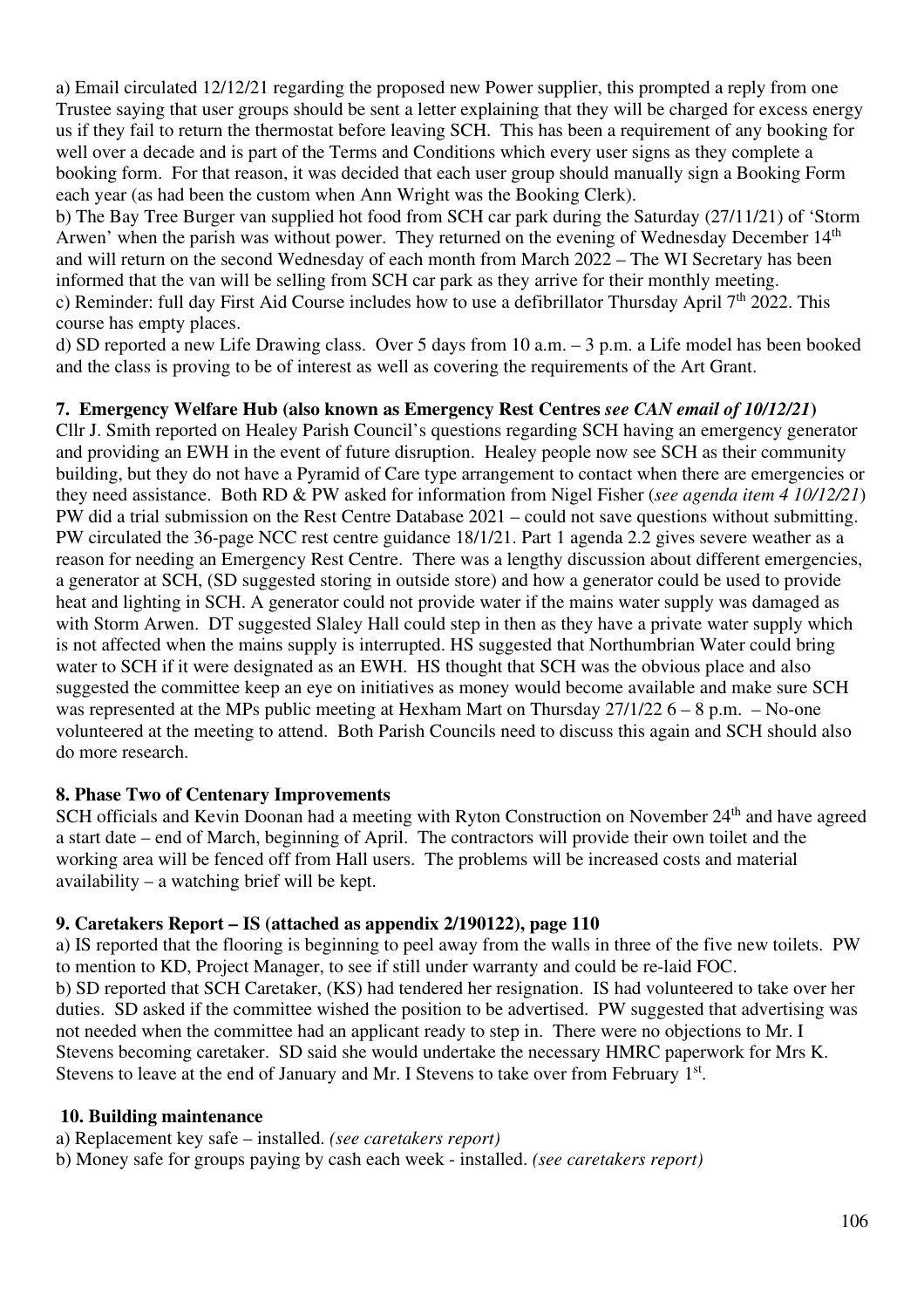c) 10f 17/11/21: Martin Kennedy, roofer, does intend to re-roof the north section of the toilet block. Martin quoted £1,170 to do the work (May  $19<sup>th</sup>2021$  minutes agenda item 8a(i)). Pressure of work is to blame. d) A facia board on the north wall near the outside store has come off. Is this the job of a roofer (Martin Kennedy)? Caretaker to take a look and report back.

## **11. Fundraising Phase Two (attached as appendix 3/171021), page 111**

a) Third Artisan Indoor Market on Wednesday January 26th 2-6p.m. with Fire & Dough from 5 p.m. Help to set up tables in morning, SD, PW & IS

help to run the Wander stall, JJ, KM, SD, RD, PW

help to serve refreshment PW to ask if MR & CM are available.

b) Fire and Dough mobile Pizza Van returned for Christmas week as requested.

c) 'Cribs from around the World' exhibition was held during Storm Arwen without electricity or water for the Friday and most of the Saturday. Consequently, the event did not go exactly to plan, never-the-less those who did brave the storm thoroughly enjoyed the wonderful display and two visual reports are currently on www.slaley.org.uk/villagehall: Apart from money taken during the three-day exhibition 2x£100 donations have also been received.

d) David Nixon booking on March  $4<sup>th</sup>$  of HW1900 a comedy take on the building of Hadrian's Wall. Food – CF to make a vegetarian type stew. HS to give PW her red beef stew recipe to be served with (garlic bread maybe). Dessert Ice Cream. Advertise as **Roman Centurion Supper.** Talk to RD.

Drinks - bottles of Wine for the table and water – Terry Douglas to provide? Who sells (from a side table or serving hatch)?

How to set up Hall – find out size of stage needed and have a trial set up before or after Market.

Entrance price – Cost of performers £80. Cost of food ?? Tickets £10 same as Whitley Chapel

Tickets – Ticket sold by SD & PW. SD will design ticket. Need someone on door to check tickets and take any unpaid money.

Help – set up stage, audience tables and chairs. Dress tables candles, cutlery, condiments, glasses etc.? Raffle – Two bottles of Italian Wine (Terry D to purchase) need tickets and someone to sell on entrance. We are getting free marketing from the Hadrian's Wall Steering Group. Shire advert emailed for example of their date Sat 26/2/22 and entrance charge £10. PW asked for copy of poster to enter our details for Slaley News next Monday.

Advertise - SD to get poster to Jim Bailey for February Slaley news. Each committee member to sell 8 seats?

e) Karen Melvin & Claudia Sacher have an exhibition at Gibside entitled 'Breath of my Garden' they also have a 'Big and Small' exhibition in London. The Big and Small exhibition could be displayed inside SCH over a weekend in Spring. Date to be confirmed. Karen asked for "up market, home-made cakes" for visitors.

f) Parish Wander, Sunday June 12th, (*see attachment for full details),* Two good gardens have withdrawn, one from ill health and the other from an unexpected invitation elsewhere. St. Mary's is looking into an exhibition of some kind, which may or may not include "Queen Elizabeth roses".

**12. Policies (**the Policies were last updated July 2019) DT said the policies were needed for the Hallmark renewal which was due October 2022

**Practices & Procedures for hiring the Commemoration Hall – needed for Hallmark 2 July 2021 review** 

**Finance & Reserve's Policy – July 2021 review**

**Vulnerable Persons Policy – July 2021 review**

**Risk Assessment – July 2021 review**

## **Fire Risk Assessment – July 2021 review**

# **Access Statement**

The policies were accepted without amendment other than the Finance & Reserves Policy which SD wanted to amend – this single Policy would be resubmitted for the March meeting.

## **13. Northumberland Village Hall Heritage Project**